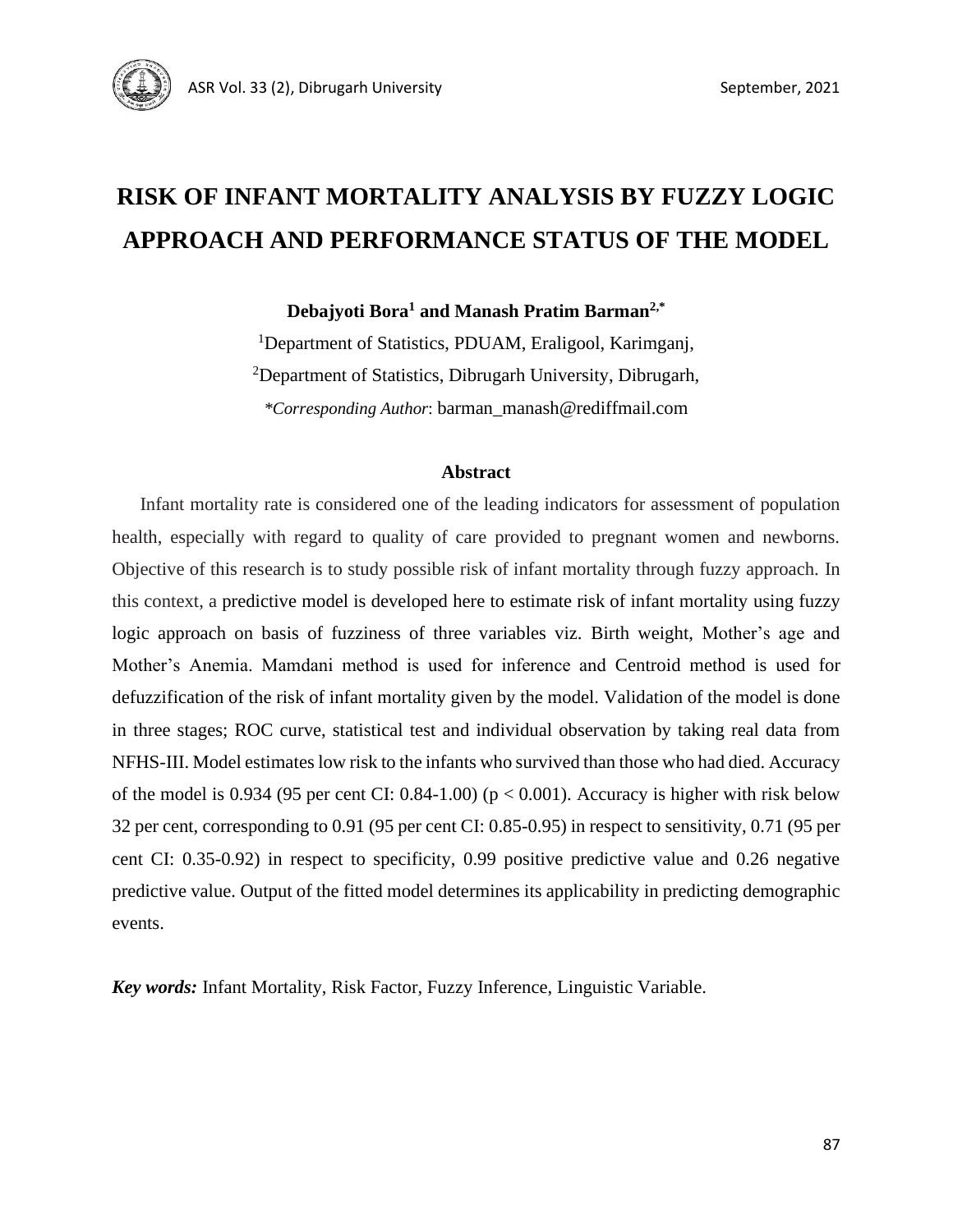# **1. INTRODUCTION**

The mortality during first year of life of a live born is considered as one of the most sensitive indicators of socio-economic development and the general health conditions of a community or a country. Measure of infant mortality also reflects the living standard of the people and effectiveness of government health services for improving maternal and child health in a country. The public health specialists considered infant mortality as of greater importance than other mortalities such maternal mortality, under-five mortality etc., because it is the single, largest category of mortality. The changes in specific health interventions affect infant mortality more rapidly and directly, as a result it may change more dramatically than the crude death in the population. Therefore, an argent need is here for developing models through the involvement of existing factors of infant mortality. The models not only explain the relationship between possible associated factors but it also provides estimates of possible risks by combination of the factors. By identifying the risk of death associated with the newborn infant processing different demographic and health characteristics may facilitate academicians, administrators, policy makers and programme planners to implement initiatives for improvement of the status of the infants.

Logistic regression model has been applied using dichotomous independent variables, such as present or absent, yes or no to estimate the risk of infant mortality (Silva & Mathias, 2014, Ezeh et al., 2015, Phipps et al., 2002). In such method the classification of mortality factors do not show any significant differences in construction and analyzing the model. For example if we consider birth weight as a mortality factor of infant death, then birth weight 2,489g of an infant and birth weight 2,556g of another infant are classically classified as low birth weight and normal birth weight respectively, which does not show any significant differences. However, the best and most useful description of mortality factors often comprise linguistic terms that are inevitably vague, such as age (early or late) and birth weight (high or low). Recently, for this reason, fuzzy logic got the attention in epidemiology, public health and demographic due to the ability to deals with linguistic terms which are unavoidably vague and uncertain. In this approach each element can be classified into several categories, with different membership values and in the absence of precise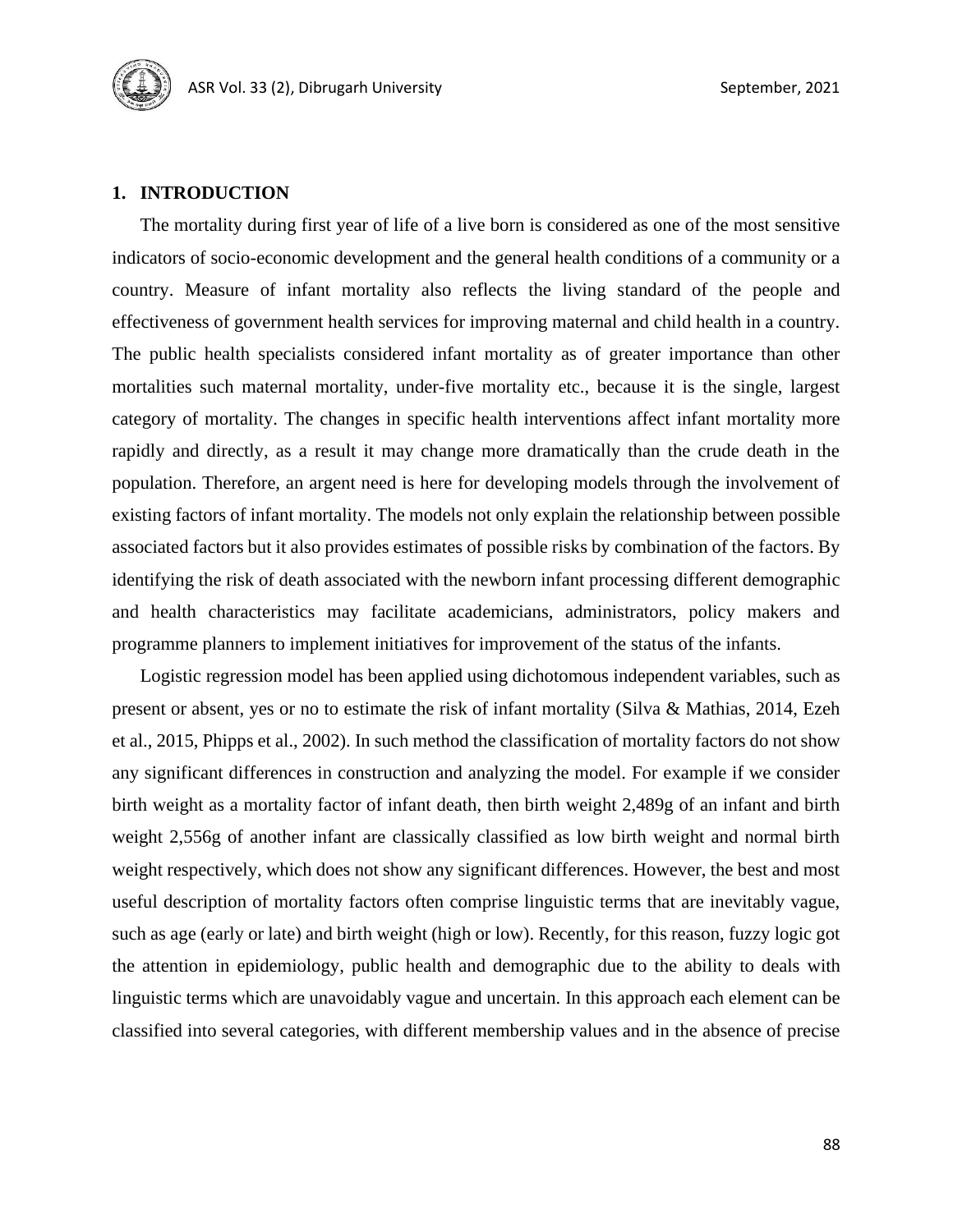

and absolute information, fuzzy logic can be effectively used for modeling and predicting future events.

A fuzzy linguistic model is a rule base system which uses fuzzy theory and fuzzy logic to address the concern problem. It contains four main components;

- Fuzzifier: it translates crisp input value(s) into fuzzy value(s).
- Knowledge Base: it includes both fuzzy inference rule sets and their membership functions representing the fuzzy sets of linguistic variable. Fuzzy inference rules are usually expressed in the form 'IF-THEN' that defines the connection between input and output variable.
- Inference Engine: It applies a fuzzy reasoning to obtain a fuzzy output(s). The inference engine assesses all fuzzy rules in the rule base and combines the weighted consequents of all relevant rules into a single output fuzzy set.
- Defuzzifier: It translates the fuzzy output value(s) into crisp value(s).

For instance, fuzzy logic has been successfully applied in the diagnosis of various diseases and demographic event prediction using associated factors as input variables (Diab & Saade, 2005, Yilmaz & Ayan 2013, Nascimento et al., 2009, Chaves & Nascimento, 2014, Nascimento & Ortega, 2002, Bora & Barman, 2017). Thus here is an attempt to develop a fuzzy linguistic model for estimating risk of infant mortality using fuzzy logic approach based on birth weight, mother's age and mother's anaemia.

#### **2. METHODOLOGY**

#### **Input and output variable for the model:**

Form literature survey (Phipps et al., 2002, Maia et al., 2012, Mombelli et al., 2012, Barros & Victora, 2008, Kassar et al., 2013, Mathews & MacDorman, 2007, Cooper et al., 1995, Benjamin et al., 2009, Barman & Saikia, 2013, Sharma & Shankar, 2010) three factors are taken as inputs variables for the fuzzy model to estimate the risk of infant mortality, viz.- new born birth weight, age of the mother and Anaemia (Haemoglobin in g/dl) level of mother. To convert crisp input variables into fuzzy sets previous studies (Nascimento et al., 2009, Chaves & Nascimento, 2014,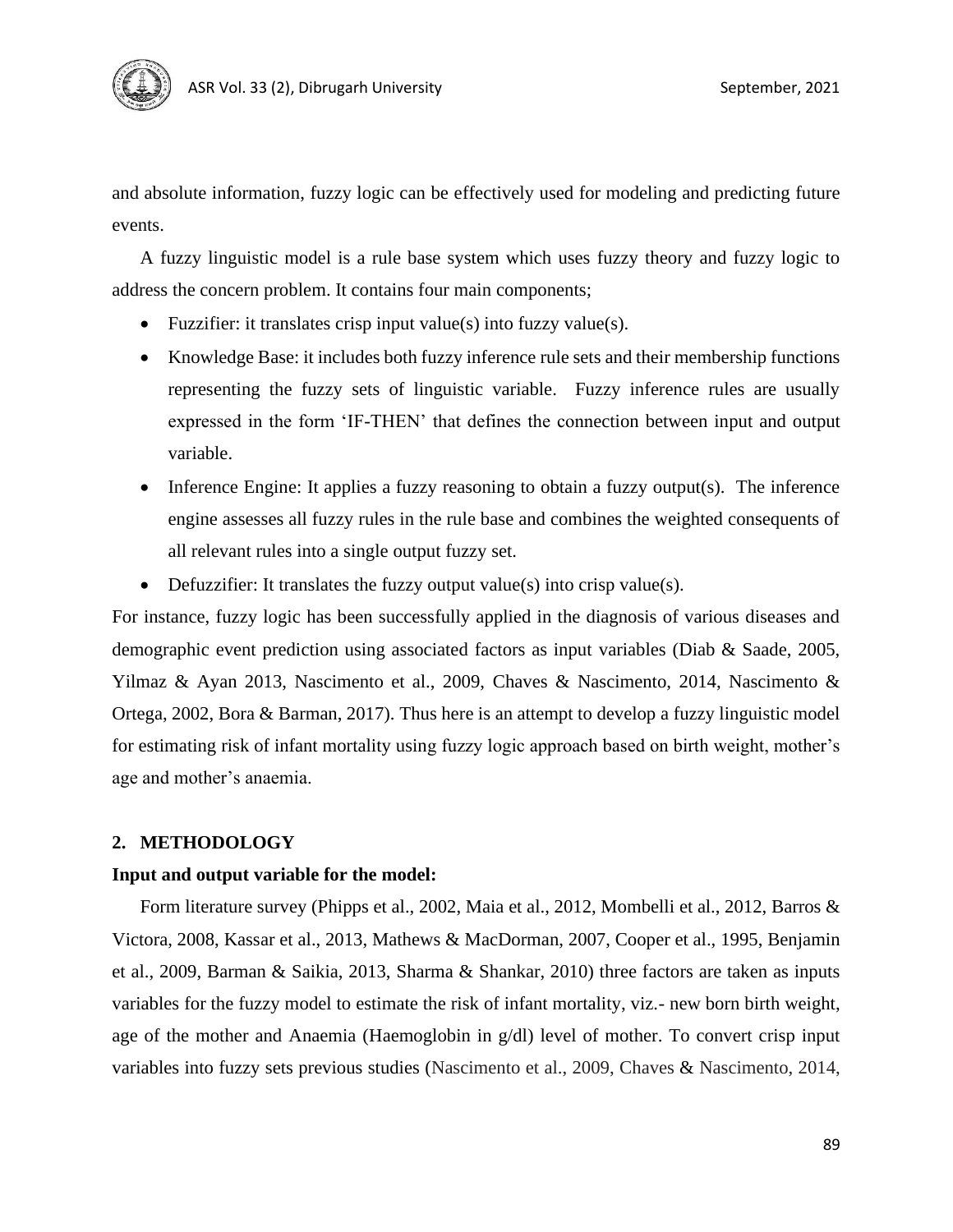

Nascimento & Ortega, 2002, Rajeswari et al., 2015, Smith, 2012, Kalaivani, 2009, National Institutes of Health, 2011) are followed.

Selected inputs are stratified for the construction of the predictive fuzzy model. The variable birth weight categorized into three fuzzy sets; which are very low birth weight when weights are below 1500g, low birth weight when weights are between 1500g and 2500g and normal birth weight when weights are greater than and equal to 2500g. The variable mother's age is divided into three fuzzy sets such as early  $( \leq 18 \text{ years})$ , normal (between 18 years and 35 years) and late (35years and above). The variable mother's anaemia is categorized into four fuzzy sets as severe if the level of anemia is lies between 4.4g/dl to 6.9g/dl, moderate if the level of anaemia is lies between 7.0g/dl to 10.0g/dl, mild if the level of anaemia is lies between 10.0g/dl to 11.0g/dl and not anaemic if the level of anaemia is more than 11.0g/dl. The output i.e. the risk of infant mortality is also categorized into three linguistic labels; which are low, middle and high.

# **Fuzzy Inference Processes:**

Input and output variables are converted to fuzzy sets by calculating the membership degree. Fuzzy rules are formulated by considering a stratified analysis of NFHS-II data taking the studied variables (see Table 1).

|      |        |                        |          |        | Anemia   |        |             |              |    |
|------|--------|------------------------|----------|--------|----------|--------|-------------|--------------|----|
|      |        |                        |          | Severe | Moderate | Mild   | Not Anaemic | infant<br>of |    |
| Agee | Early  |                        | Very Low | High   | High     | High   | High        | death        | is |
|      |        |                        | Low      | High   | High     | High   | High        |              |    |
|      |        | Weight<br><b>Birth</b> | Normal   | High   | High     | High   | High        |              |    |
|      | Normal |                        | Very Low | High   | Middle   | Middle | Middle      |              |    |
|      |        |                        | Low      | High   | Middle   | Middle | Middle      |              |    |
|      |        |                        | Normal   | High   | Low      | Low    | Low         |              |    |
|      | Late   |                        | Very Low | High   | High     | Middle | High        |              |    |
|      |        |                        | Low      | Middle | Middle   | Middle | Middle      |              |    |
|      |        |                        | Normal   | High   | Middle   | Middle | Low         |              |    |

**Table 1:** Fuzzy Rules of the model

determined by Mamdani inference method and Centroid defuzzification method is used for crisp output value. The risks are estimated as a percentage.

# **Checking Validity of the Model:**

The risk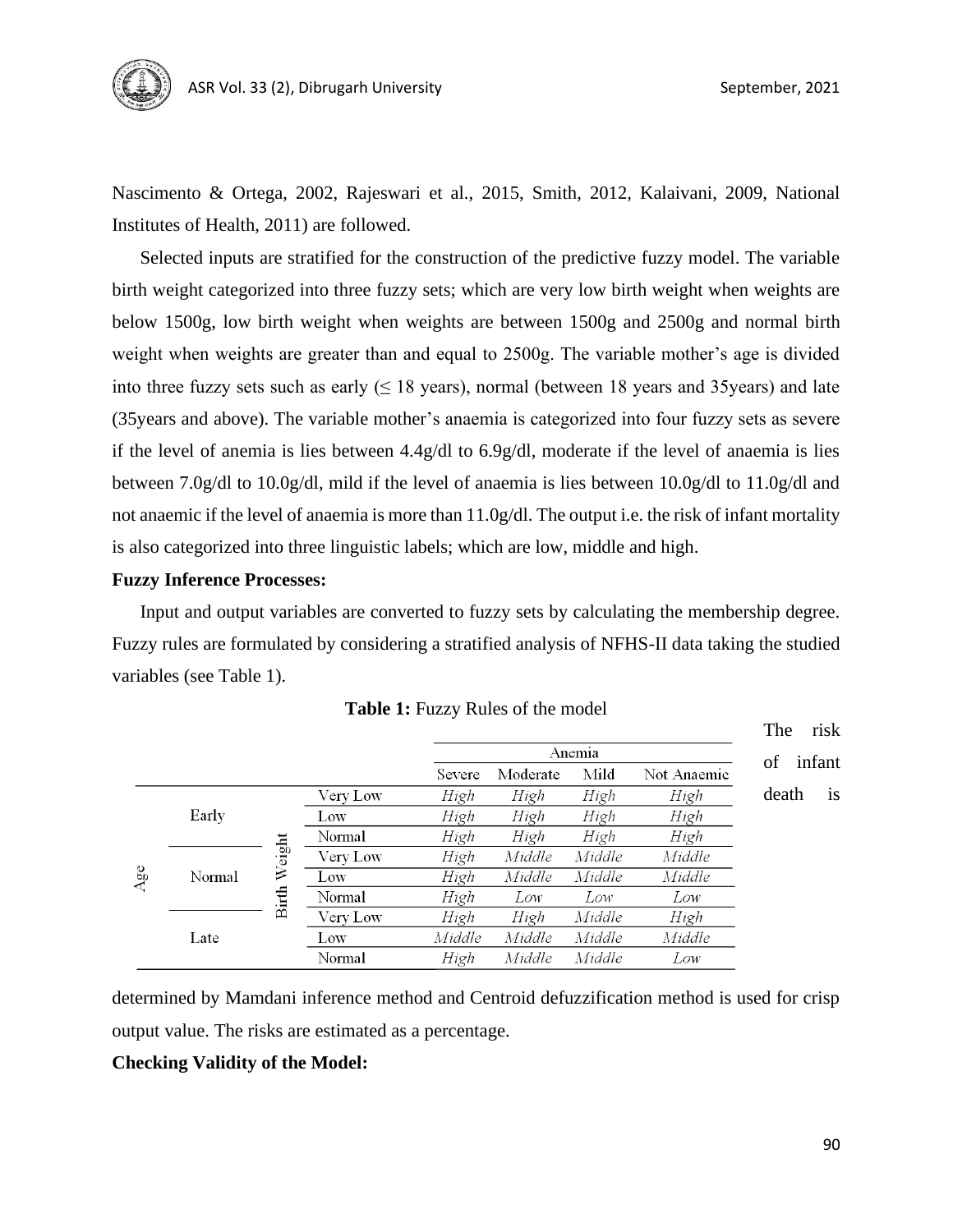

The estimated model is validated by taking data from NFHS-III which contains the same variables with required information of the defined input variables. National Family Health Surveys (NFHS) of India emerged as an important source of data on population, health, and nutrition. Four rounds NFHS-I, NFHS-II, NFHS-III and NFHS-IV have been conducted till date. These surveys are conducted nationwide with a representative sample of households throughout the country. It provides estimates of fertility, family planning, infant and child mortality, reproductive and child health, nutrition of women and children, the quality of health and family welfare services and socioeconomic conditions of whole national and its states.

From the whole data base of ever married women of NFHS-III, individual cases with valid values of the input variables considered in the study together with infant mortality status are extracted. The validity of the model is tested in three stages viz.- ROC curve, appropriate statistical test(s), individual observed using extracted information and the obtained risk values of infant mortality. The MATLAB software (R2008b) and SPSS (17.0) are used to perform the analysis.

# **3. RESULTS AND FINDINGS**

# **Membership Function Plots of Input and Output Variables:**

The figures from 1 to 3 showed the membership function plots of inputs *viz*.-birth weight, age of the mother and anaemia (Haemoglobin in g/dl) level of the mother respectively and figure 4 showed the membership functions of output variables risk of infant mortality.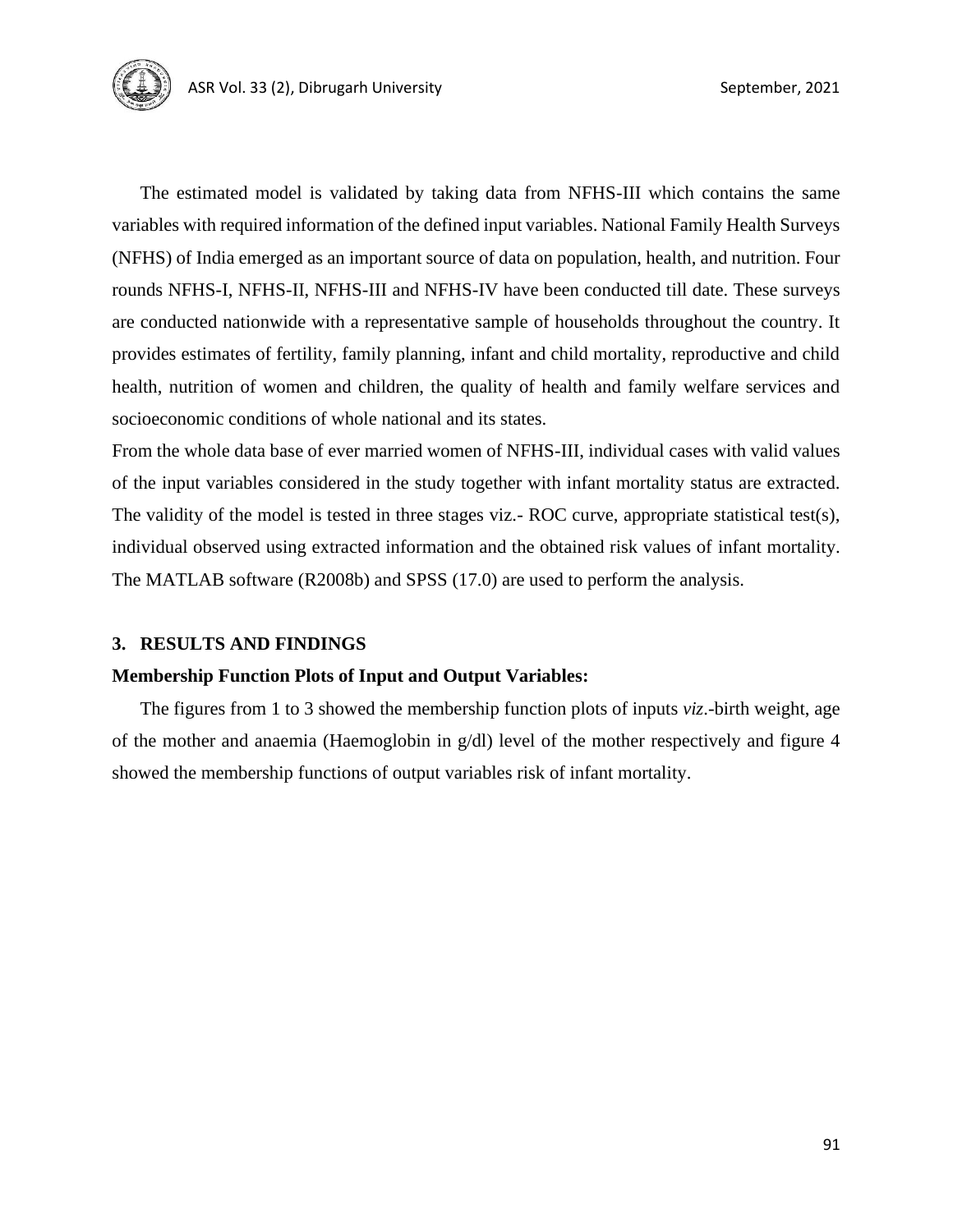

**Figure 3:** Membership function plots of input mother's anaemia (Haemoglobin in g/dl) level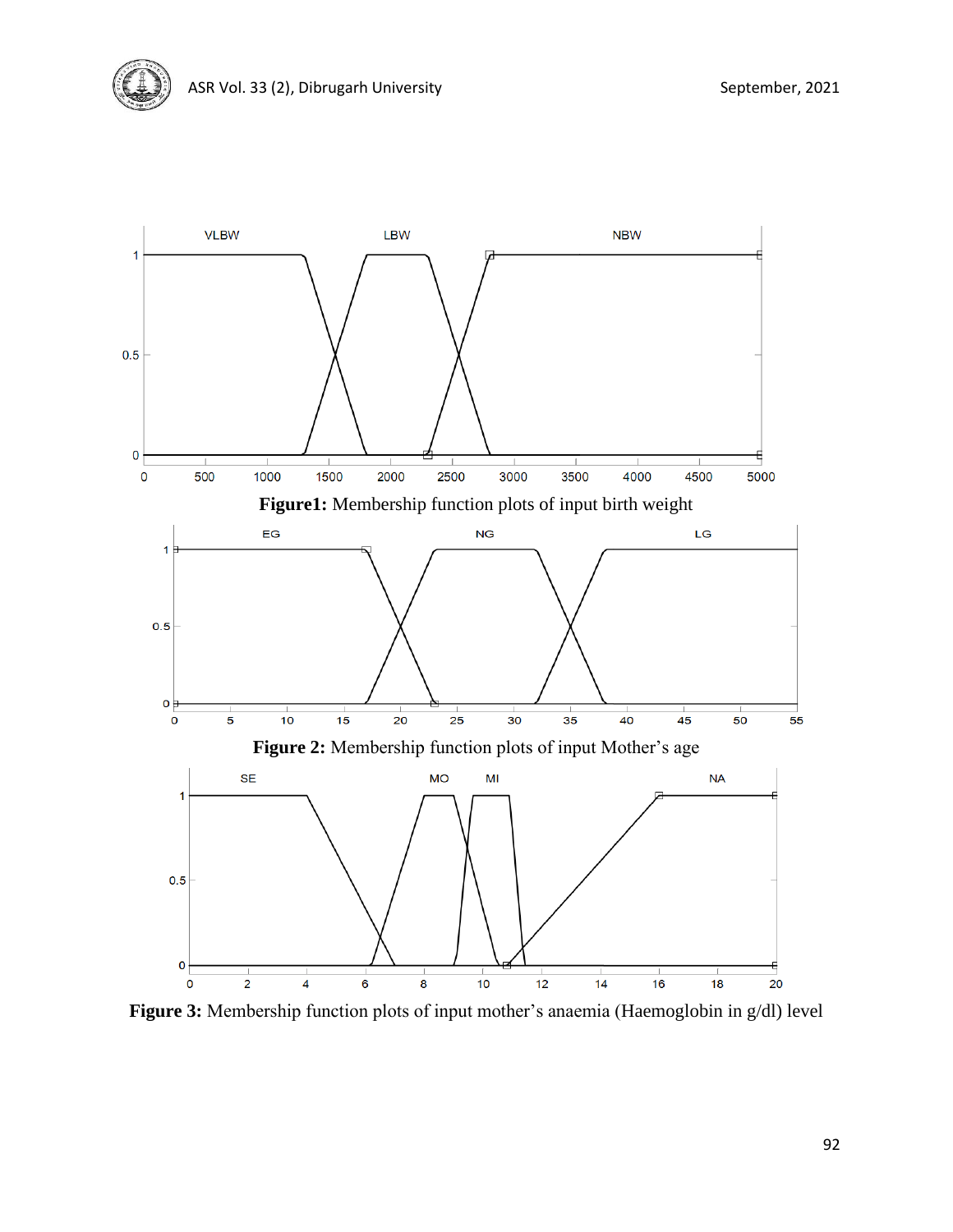

**Figure 4:** Membership function plots of output risk of infant mortality

# **Inference from the Model:**

The mean of the calculated risk values is  $46.35$  per cent (SD = 13.13), the range of these values is 12.4-86.4 per cent and the median value was 49.6 per cent with mode 49.7 per cent.

The surface of the risk of infant death using the mother's age (in years) and birth weight (in grams); mother's anaemia level and birth weight (in grams); and mother's age (in years) and mother's anaemia are presented in figures 5, 6, 7. The risk of infant death is low when the mother's age is normal (i.e. middle age) and birth weight is normal (see Figure 5). Figure 6 shows that the risk of infant death decreases monotonically when birth weight and mother's Haemoglobin level increases. Similarly, from figure 7 it can be observed that when aneamia level and age of mother increases, the risk of infant death decreases.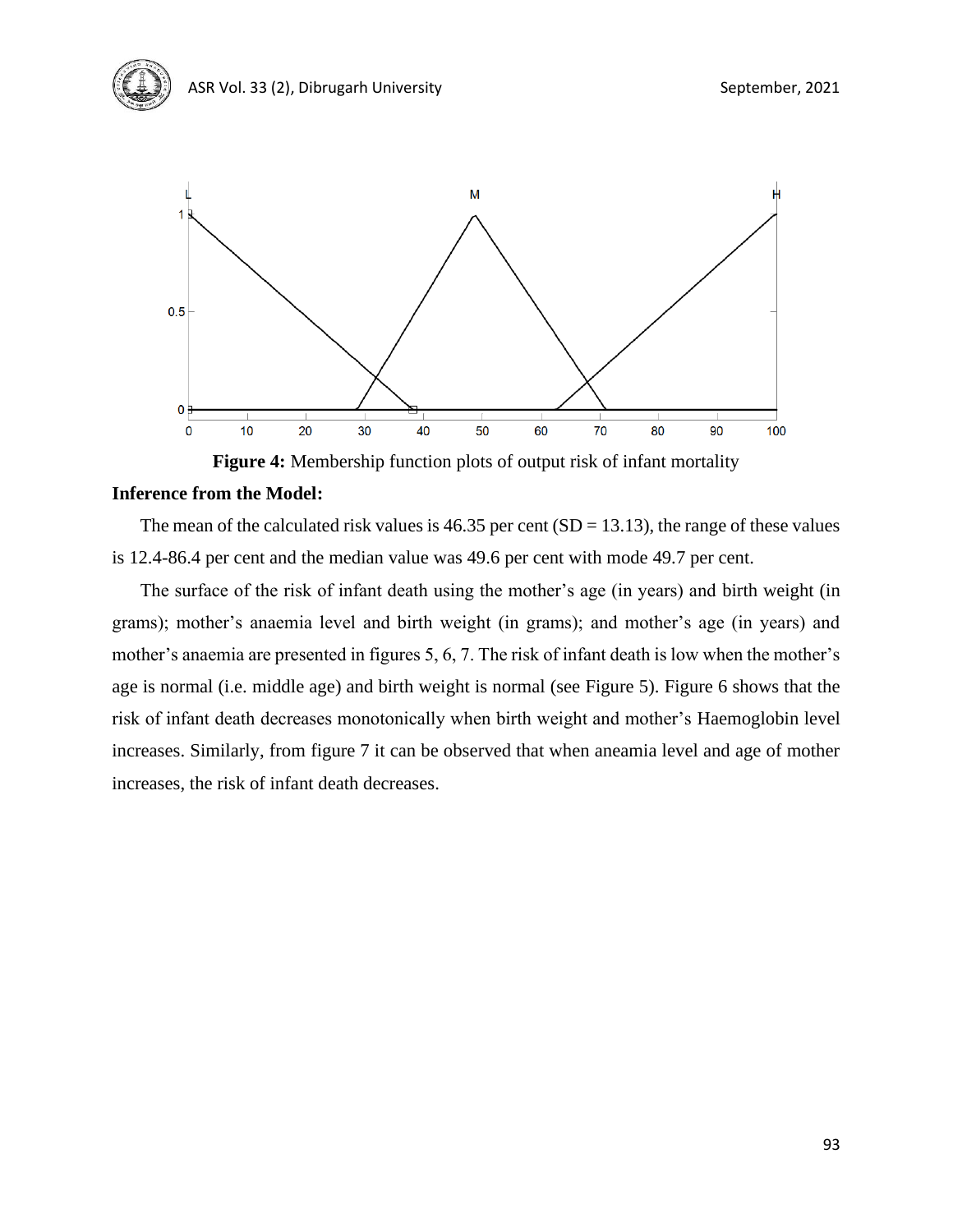

Figure 5: Surface plot of mother's age (in years) and birth weight (in grams)



**Figure 6:** Surface plot of mother's anaemia and birth weight (in grams)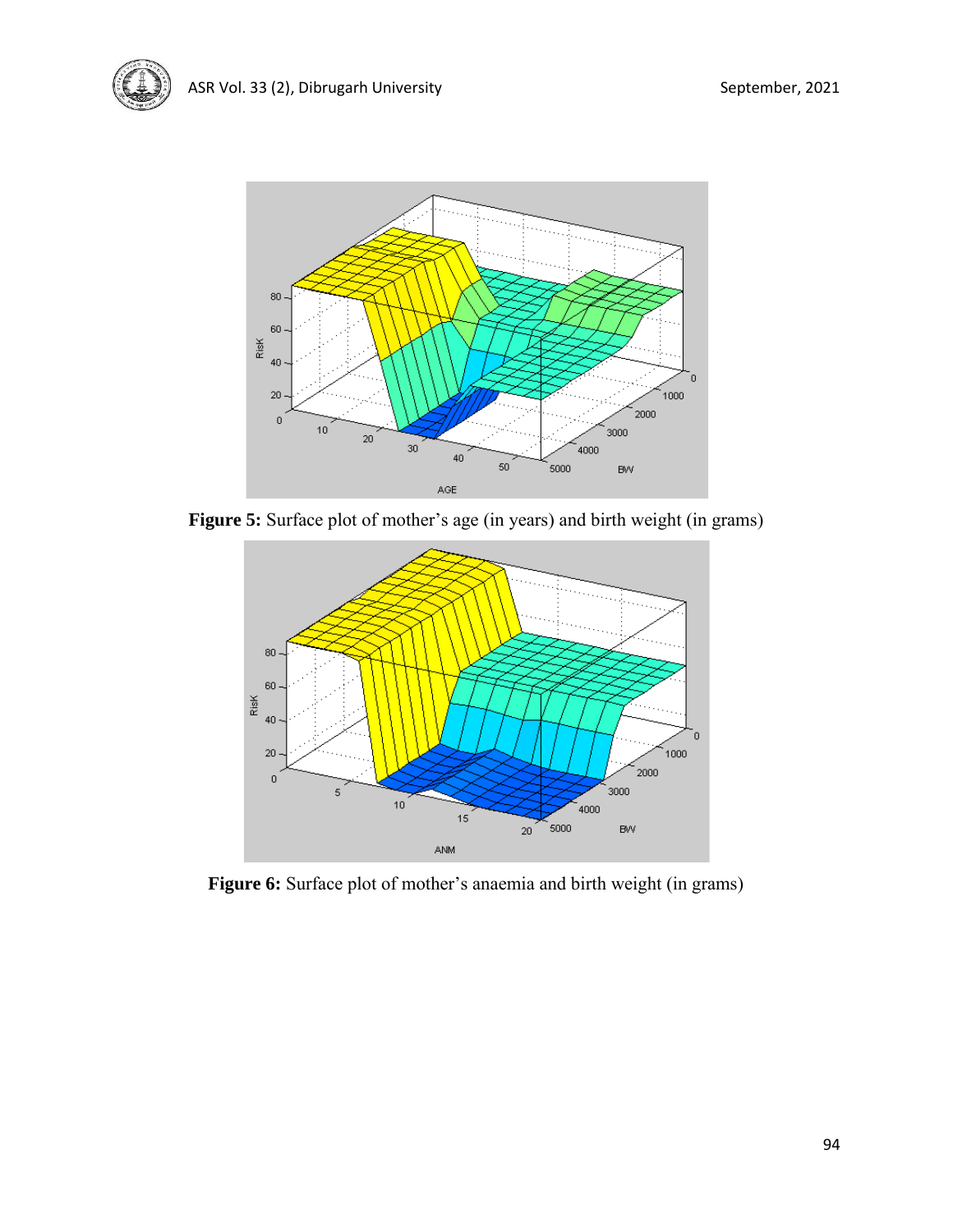

**Figure 7:** Surface plot of mother's aneamia and mother's age (in years)

# **4. VALIDITY OF THE MODEL**

# **Receiver Operating Characteristic (ROC) Curve:**

The area under the ROC curve is 0.934 (95 per cent CI:  $0.84-1.00$ ) ( $p < 0.001$ ). Accuracy is higher when risk is below 32 per cent, corresponding to 0.91 (95 per cent CI: 0.85-0.95) in respect to sensitivity, 0.71 (95 per cent CI: 0.35-0.92) specificity, 0.99 positive predictive value and 0.26 negative predictive value. At the lowest risk 12.4 per cent, sensitivity is 1.00 (95 per cent CI: 0.97- 1.00), specificity is 0.29 (95 per cent CI: 0.08-0.65), negative predictive value is 1.00, positive predictive value is 0.97 and the accuracy is 0.97. The highest accuracy (0.99) is observed at risk 17.8 per cent, corresponding sensitivity and specificity are 1.00 (95 per cent CI: 0.97-1.00) and 0.71 (95 per cent CI: 0.35-0.92) respectively with 1.00 negative predictive value, 0.99 positive predictive value.



**Figure 8:** Receiver operating characteristic (ROC) curve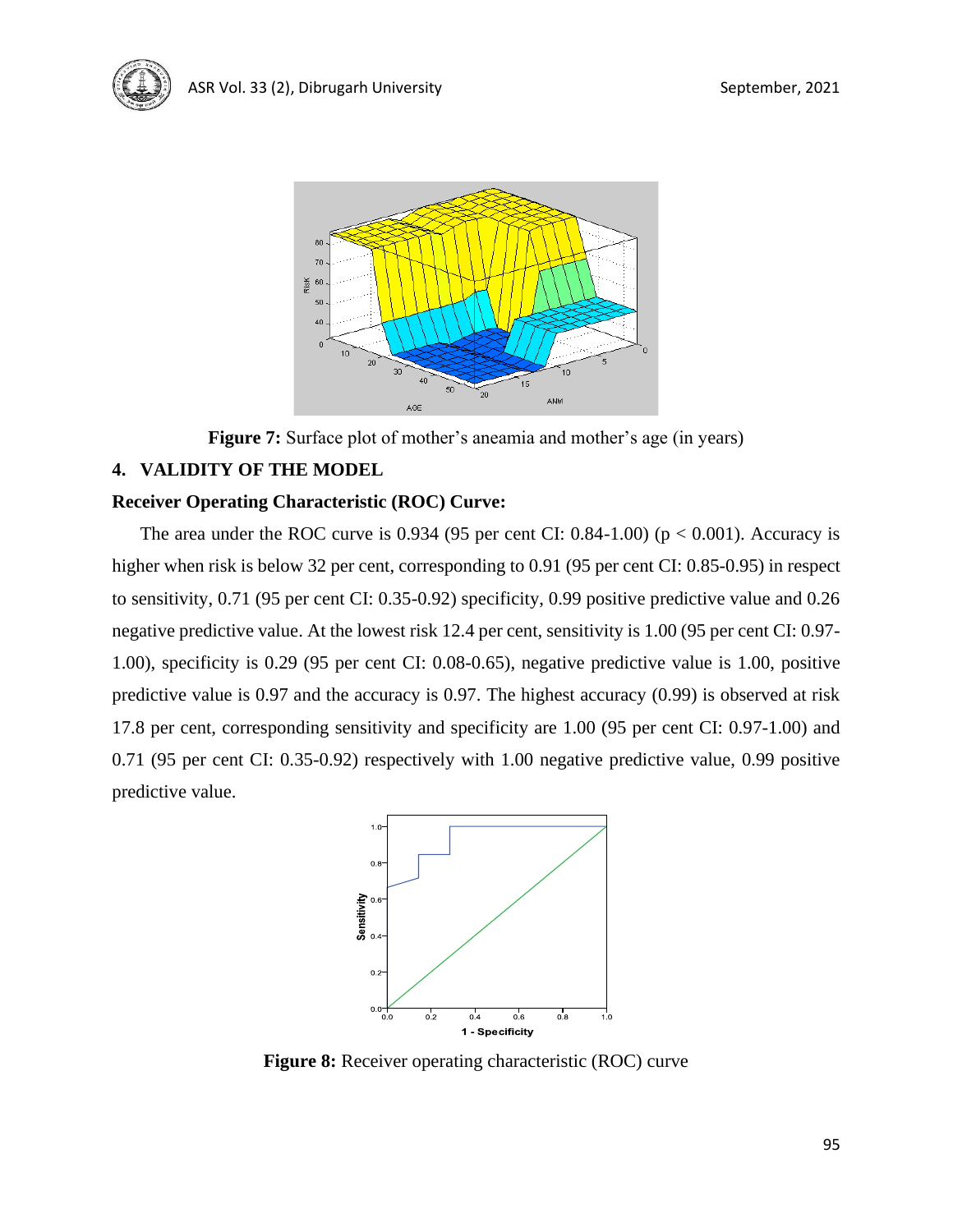

# **Statistical Test:**

Kolmogorov-Smirnov and Shapiro-Wilk tests showed that the estimated risk values of infant mortality are not normally distributed ( $p < 0.001$ ). The Mann-Whitney test statistic value is 3.89 with  $p < 0.001$ . It resulted in a mean rank of risk among infant death is 84.54; while the mean rank of risk among the survive infants is 14.29. Therefore the propose model estimate high risk value for those infants who actually died and low risk for those who survive.

# **Individual Observation of Cases:**

By generating random numbers, 15 cases are randomly selected from NFHS-III data base which contains the information of the input variables and their outcomes i.e. dead or alive are observed individually. The last births within 5 years interval are considered for the study. The selected 15 cases with the information of input variables and output variable together with estimated risk are presented in Table 2.

| Sl. No.        | <b>Birth Weight</b><br>(in gram) | Mother's Age<br>(in years) | Mother's Anaemia<br>(Haemoglobin in g/dl) | <b>Estimated</b><br>Risk (in $\%$ ) | <b>Result</b><br>(Dead/Alive) |
|----------------|----------------------------------|----------------------------|-------------------------------------------|-------------------------------------|-------------------------------|
| 1              | 3,000                            | 26                         | 8.4                                       | 12.4                                | Alive                         |
| $\overline{2}$ | 3,300                            | 28                         | 10.1                                      | 12.4                                | Alive                         |
| 3              | 5,000                            | 28                         | 11.0                                      | 12.9                                | Alive                         |
| 4              | 3,500                            | 35                         | 12.7                                      | 15.6                                | Alive                         |
| 5              | 3,000                            | 43                         | 11.4                                      | 17.8                                | Alive                         |
| 6              | 2,400                            | 29                         | 11.9                                      | 34.5                                | Alive                         |
| 7              | 2,250                            | 30                         | 10.1                                      | 49.4                                | Alive                         |
| 8              | 2,800                            | 28                         | 5.2                                       | 86.4                                | Dead                          |
| 9              | 1,500                            | 30                         | 7.5                                       | 49.6                                | Dead                          |
| 10             | 2,000                            | 26                         | 6.1                                       | 84.2                                | Dead                          |
| 11             | 2,200                            | 16                         | 6.2                                       | 83.9                                | Dead                          |
| 12             | 5,000                            | 18                         | 9.9                                       | 70.6                                | Dead                          |
| 13             | 1,500                            | 18                         | 8.7                                       | 72.9                                | Dead                          |
| 14             | 1,030                            | 30                         | 10.3                                      | 49.5                                | Dead                          |
| 15             | 1,250                            | 17                         | 12.3                                      | 50.0                                | Dead                          |

**Table 2:** Individual observation of cases

It can be observed that the fitted model assign low risk to the infants who survived than those who had died.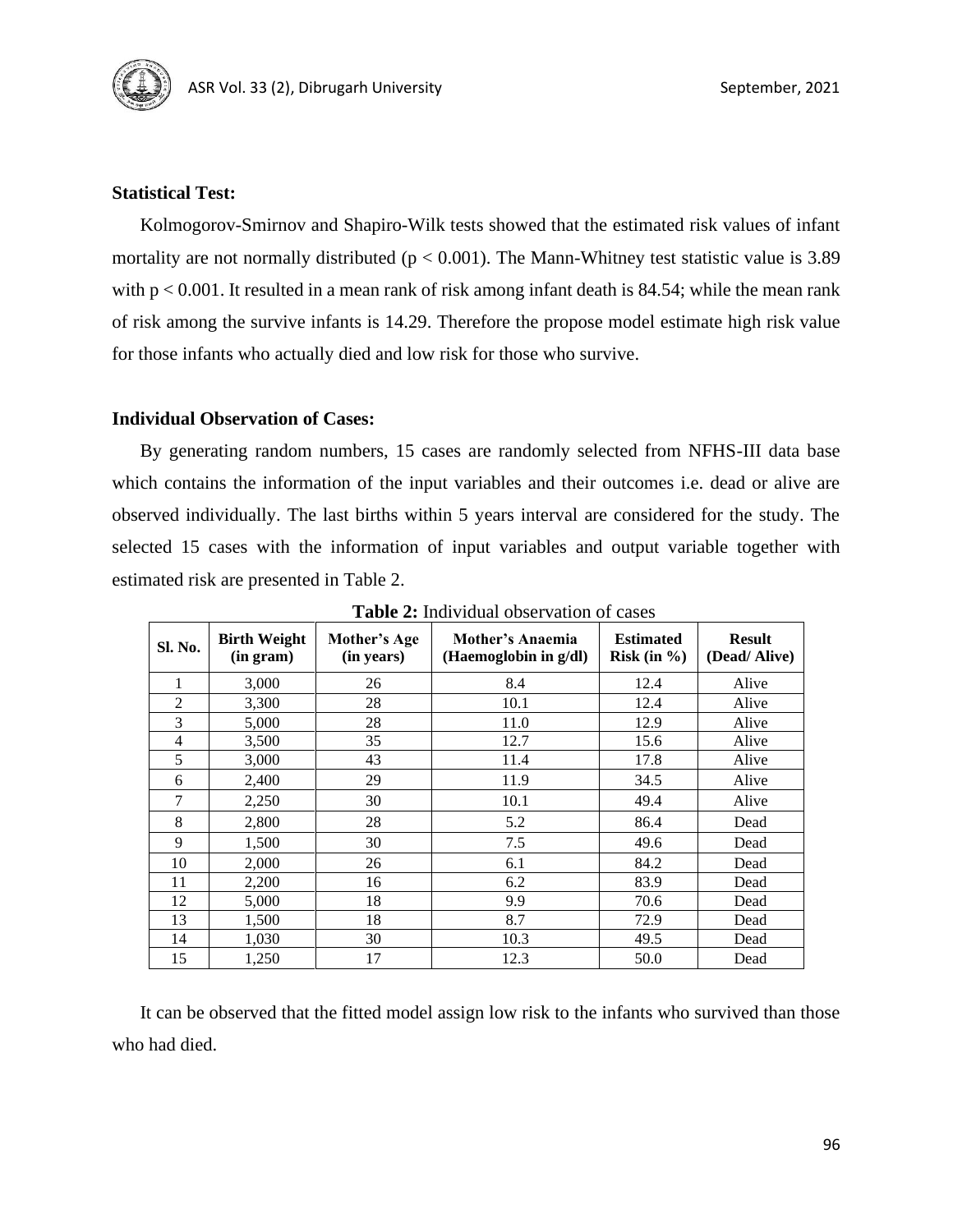

#### **5. DISCUSSION**

In this study fuzzy logic approach is applied to develop a fuzzy logic model to estimate the risk of infant mortality. The proposed model includes three input variables viz.- birth weight, mother's age and mother's anaemia (Haemoglobin in g/dl) level.

The developed fuzzy predictive model provides the risk of infant mortality with different levels of the input variables. For example, when birth weight of the infant is 3,300g and his/her mother's age is 28 years and his/her mother's anaemia (Haemoglobin in g/dl) level is 10.1, then the estimated risk of death for that infant is 12.4 per cent, which cannot be possible in case of logistic regression model(s).

Moreover, comparison of the fitted fuzzy logic model output i.e. risk of infant mortality with the actual data is indispensable and it determines the applicability of a model in practical situations. The ROC and statistical analysis shows that the model developed here provides good results and it pointed out its application in real fields.

#### **6. CONCLUSION**

Large number of research studies has been conducted to assess the effect of possible risk factors on infant mortality around the globe. This study used a fuzzy logic model in order to estimate the risk of infant mortality with different possible risk factors. The fitted fuzzy logic models on infant mortality are found to be valid and thus may be used in future for estimation of risk of infant mortality considering the input variables under study.

However, the fuzzy logic technique is still relatively unexplored in demography, epidemiology and public health. Typically causal analysis are the preferred outcome of statistical modeling; and logistic and linear regressions are superior to fuzzy logic in this respect as they permit for the easy recognition of associated variables with the utmost relevance in estimating results, through their related odds ratios and slop coefficients respectively. Whereas, logistic regression models use dichotomous independent variables, such as present or absent, yes or no; fuzzy logic deals with linguistic terms which are unavoidably vague and uncertain. Moreover in fuzzy logic approach each element can be classified into several categories, with different membership values. Although it has been reveal that fuzzy logic may yield superior predictive performances to conventional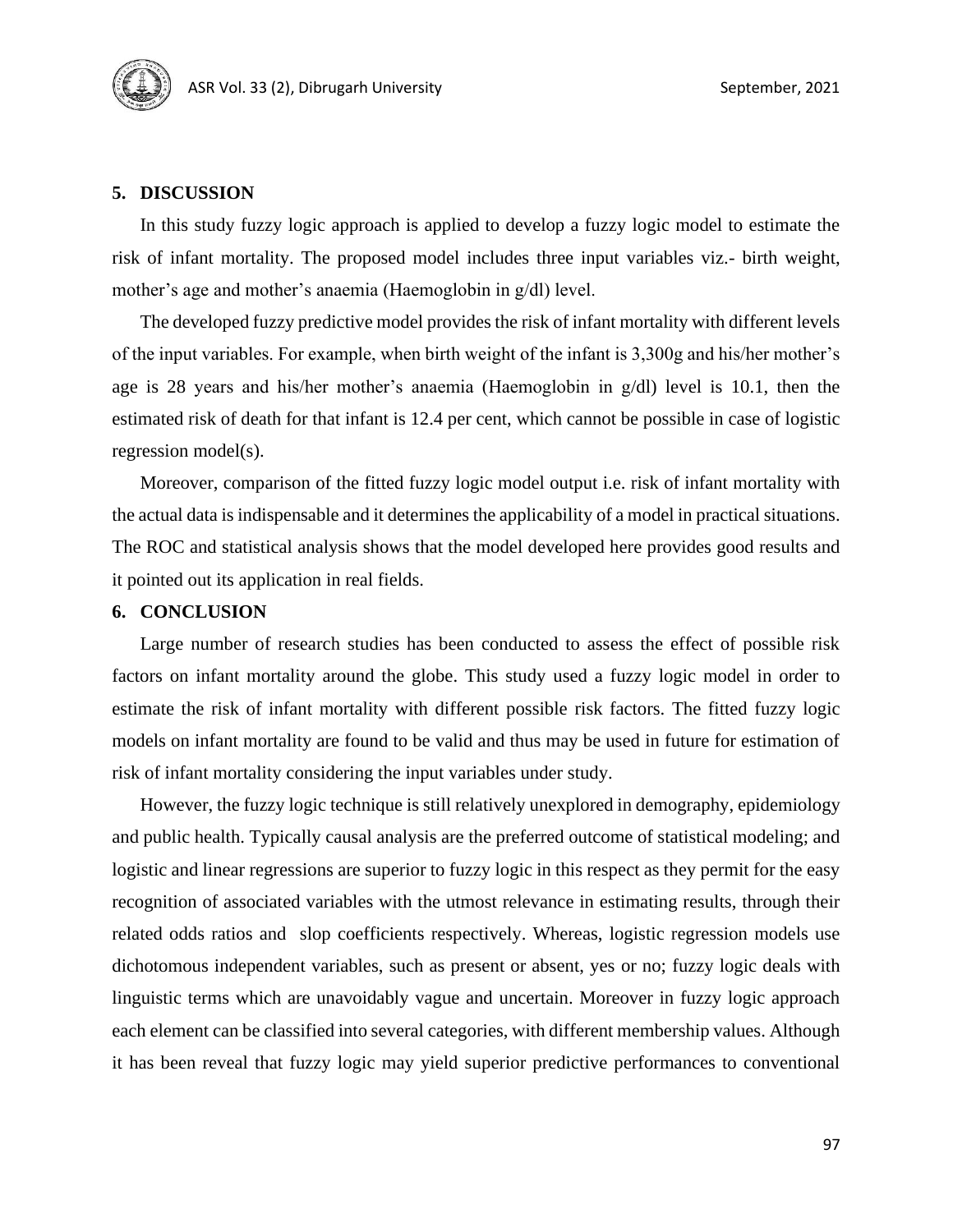

methods, in the area of demography, epidemiology and public health if the interest is centered on formulating fuzzy models with associated risk factor. In fuzzy logic, if research on variable selection and predictive relevance is to be widely used in these fields, these must constitute new fundamental research areas.

# **REFERENCES**

- [1] Barman, M. P. and Saikia, R. (2013). Factors influencing infant mortality in North-East India: A statistical analysis. *Scholars' view*, 1(2), 92–100.
- [2] Barros, F.C. and Victora, C.G. (2008). Maternal-child health in Pelotas, Rio Grande do Sul State, Brazil: major conclusions from comparisons of the 1982, 1993, and 2004 birth cohorts. *Cad Saude Publica*, 24(3), 461–67.
- [3] Benjamin, A.I., Sengupta, P. and Singh, S. (2009). Perinatal Mortality and its Risk Factors in Ludhiana: A Population-Based Prospective Cohort Study. *Health and Population: Perspectives and Issues*, 32(1), 12–20.
- [4] Bora, D. and Barman, M. P. (2017). Fuzzy Linguistic Model for Estimating the Risk of Child Mortality. *International Journal of Advance Research in Computer Science and Management Studies*, 5(7), 59–67.
- [5] Characteristics of Childbearing Women. Retrieved from https://www.google.co.in/url?sa=t&rct=j&q=&esrc=s&source=web&cd=10&cad=rja&uact= 8&ved=0ahUKEwjMqNnfj\_jQAhXGuo8KHYPTAjUQFghWMAk&url=httpsper cent3Aper cent2Fper cent2Fzoek.officielebekendmakingen.nlper cent2Fblg29964.pdf&usg=AFQjCNHukSwNZN6 JXHr-23hDPvZc\_-v6dg&bvm=bv.142 059868,d.c2I
- [6] Chaves, L. E. and Nascimento, L. F. C. (2014). Estimating outcomes in new born infants using fuzzy logic. *Rev. Paul. Pediatr*, 32(2), 164–170*.*
- [7] Childbearing Experiences. Retrieved from https://dhsprogram.com/pubs/pdf/OD16/03 Childbearing Experiences.pdf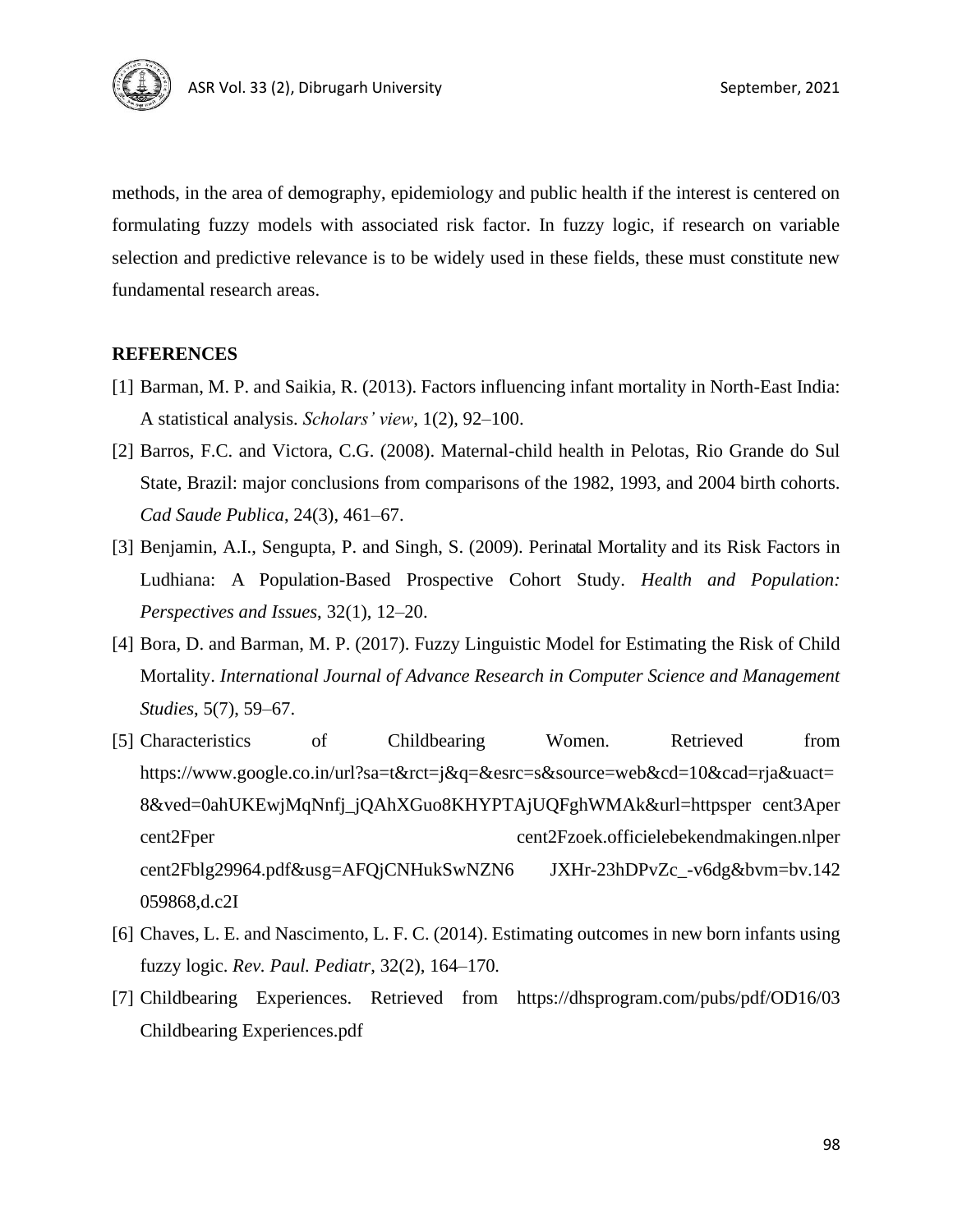

- [8] Cooper, L. G., Leland, N. L. and Alexander, G. (1995). Effect of maternal age on birth outcomes among young adolescents. *Social Biology*, 42(1–2), 42–22.
- [9] Diab, H. and Saade, J. (2005). Fuzzy Inference Modeling Methodology for the Simulation of Population Growth. *International Arab Journal of Information Technology*, 2(1), 75–86.
- [10] Ezeh, O. K., Agho, K. E., Dibley, M. J., Hall, J. J. and Page, A. N. (2015). Risk factors for postneonatal, infant, child and under-5 mortality in Nigeria: a pooled cross-sectional analysis. *BMJ Open*, 5.
- [11] Kalaivani, K. (2009). Prevalence and consequences of anaemia in pregnancy. *Indian J. Med. Res*, 130, 627–633.
- [12] Kassar, S. B., Melo, A. M., Coutinho, S. B., Lima, M. C. and Lira, P. I. (2013). Determinants of neonatal death with emphasis on health care during pregnancy, childbirth and reproductive history. *J. Pediatr (Rio J.)*, 89(3), 269–77.
- [13] Maia, L.T., Souza, W. V. and Mendes, A. C. (2012). Differences in risk factors for infant mortality in five Brazilian cities: a case-control study based on the Mortality Information System and Information System on Live Births. *Cad Saude Publication*, 28(11), 2163–76.
- [14] Mathews, T. and MacDorman, M. F. (2007). Statistics NCFH: infant mortality statistics from the 2004 period linked birth, infant death data set. US Department of Health & Human Services, Centers for Disease Control and Prevention, National Center for Health Statistics.
- [15] Mombelli, M. A., Sass, A., Molena, C. A., Téston, E. F. and Marcon, S.S. Risk factors for infant mortality in municipalities of Paraná State. 1997-2008, Reviewed: Pediatr, P. (2012), 30(20), 187–94.
- [16] Nascimento, L. F. C. and Ortega, N. R. S (2002). Fuzzy linguistic model for evaluating the risk of neonatal death. *Rev Saúde Pública*, 36(6), 686–692.
- [17] Nascimento, L. F. C., Rizol, P. M. S. R. and Abiuzi, L. B. (2009). Establishing the risk of neonatal mortality using a fuzzy predictive model. *Cad. Saúde Pública Rio de Janeiro*, 25(9), 2043–2052.
- [18] National Institutes of Health, (2011). Your Guide to Anemia, U.S. Department of Health and human services.